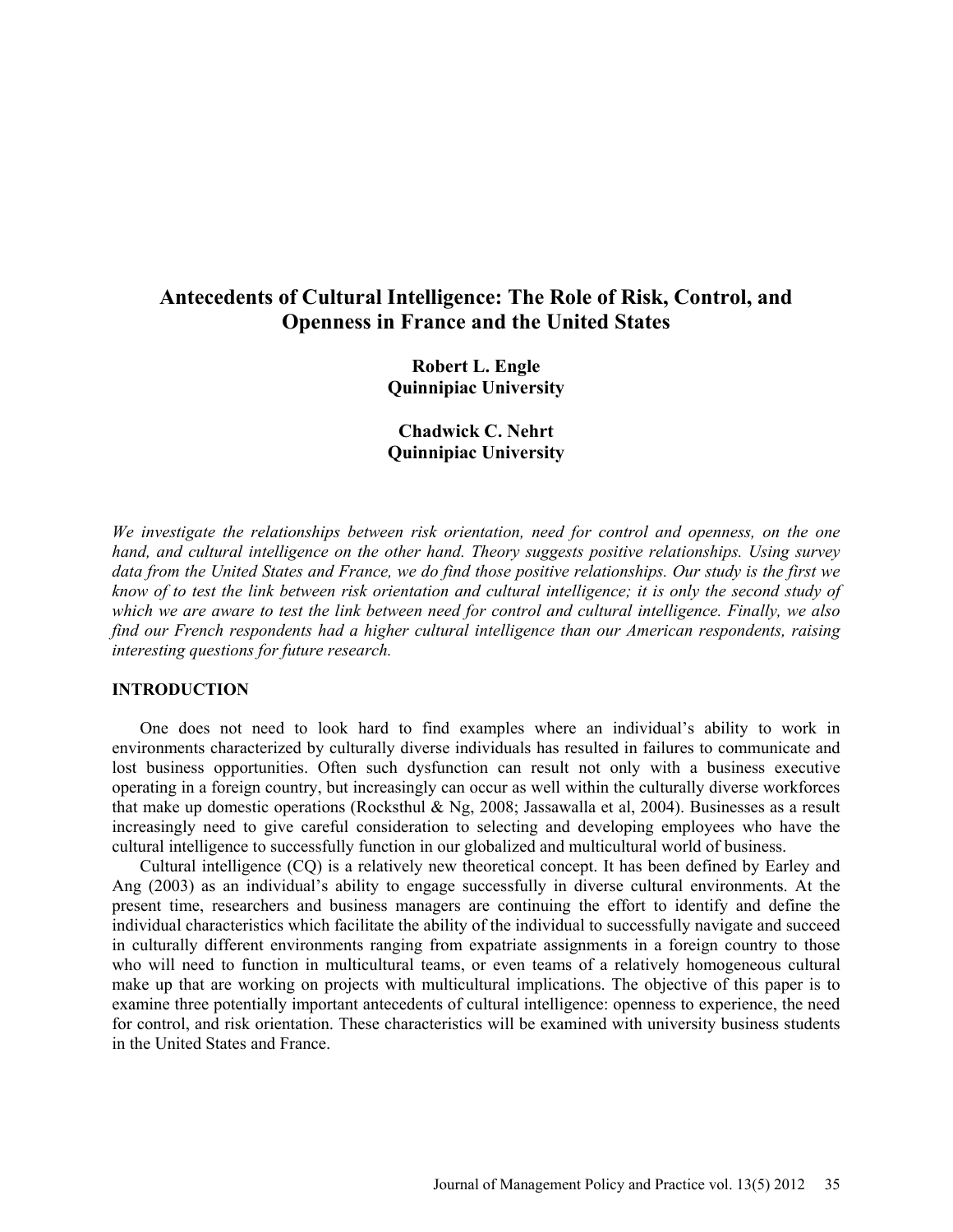#### **LITERATURE REVIEW**

#### **Cultural Intelligence**

Cultural intelligence (CQ) is defined as a multidimensional construct that encompasses an individual's capability to function and manage effectively in culturally diverse settings (Earley  $\&$  Ang, 2003). This definition can be seen to be consistent with Schmidt and Hunter's (2000: 3) definition of general intelligence "the ability to grasp and reason correctly with abstractions (concepts) and solve problems". It also can be seen as fitting the more global approach to intelligence as suggested by theories of practical and multiple intelligences (Sternberg & Wagner, 1986; Sternberg & Detterman, 1986). Cultural intelligence is not only seen as one of these "multiple intelligences", it is also seen as conceptually and measurably distinct from others such as general or analytical intelligence (IQ), social intelligence (SI), and emotional intelligence (EQ) (Elenkov and Pimentel, 2008) with a distinguishing characteristic that cultural intelligence applies to multiple cultural settings while dimensions of social and emotional intelligence may vary between different cultural setting (Thomas, 2006).

As conceived by Earley and Ang (2003) and developed by Van Dyne, Ang, and Koh (2008), the factors that make up the discrete construct of cultural intelligence (Total Cultural Intelligence or TCQ) include: Metacognitive CQ; Cognitive CQ; Motivational CQ; and Behavioral CQ. Metacognitive CQ refers to the conscious awareness an individual has regarding cultural interactions. Cognitive CQ is seen to reflect the knowledge of a group's values, beliefs, and norms. Motivational CQ reflects the capability to direct energy to learning about cultural differences. Finally, Behavioral CQ reflects the capability to choose appropriate verbal and physical actions when interacting with people of different cultures.

Research has suggested that cultural intelligence has an impact on cross-cultural adaptation (Ward  $\&$ Fischer, 2008), task performance (Ang et al., 2007), trust within teams (Rockstuhl & Ng, 2008), group performance (Huber & Lewis, 2010), expatriate performance (Lee & Sukoco, 2010), and global leadership skills (Ng, Van Dyne & Ang, 2009). There are also a number of antecedents of cultural intelligence that have been identified and/or proposed. These include international travel, work experience, study abroad, and perceived self-efficacy (MacNab, B. & Worthley, 2011; Crowne, K. 2008), language skills, living in diverse cultural settings, cross-cultural work experience (Triandis, 2008), parental and educational experiences (Shannon & Begley, 2008), and personality (Ang & Van Dyne, 2008; Shaffer & Miller, 2008).

#### **Openness, Risk Orientation, and Need for Control**

It is well known in the Western-based literature that personality can predict behavior and performance (Barrick & Mount, 1991). While there is little agreement among psychologists as to the definition of personality, within the area of industrial and organizational psychology personality descriptions tend to focus on personality traits and the generally agreed upon structure of personality traits known as the "Big Five" (Heggestad, 2007). The Big Five framework has considerable support among a wide range of psychologists and has become the most widely used and extensively researched model of personality (Gosling, Rentfrow & Swann, 2003). McCrae and Costa (1987) labeled the five trait dimensions as: neuroticism versus emotional stability; extraversion or surgency; openness to experience; agreeableness versus antagonism; and conscientiousness versus undirectedness.

Ang & Van Dyne (2008) have suggested that some of the Big Five personality dimensions could be antecedents of cultural intelligence, and researchers have also concluded that the relationship between cultural intelligence and personality is a key issue for the theoretical and empirical precision of cultural intelligence research (Ward & Fischer, 2008). Klafehn et al., (2008) and Triandis (2008) suggested one personality dimension in particular, openness to experience (referred to in this paper as "openness"), may reduce the negative effects of an individual's interaction with different cultures and thus contribute to a higher cultural intelligence. According to McCrae & Costa (1987) and Oolders, Chernyshenko & Stark (2008) openness includes traits such as being curious, imaginative and excitable; having wide interests; being artistic; and being unconventional; as well as high levels of intellectual efficiency, tolerance, flexibility, depth, and ingenuity. Ang, Van Dyne & Koh (2006) found that of the Big Five dimensions,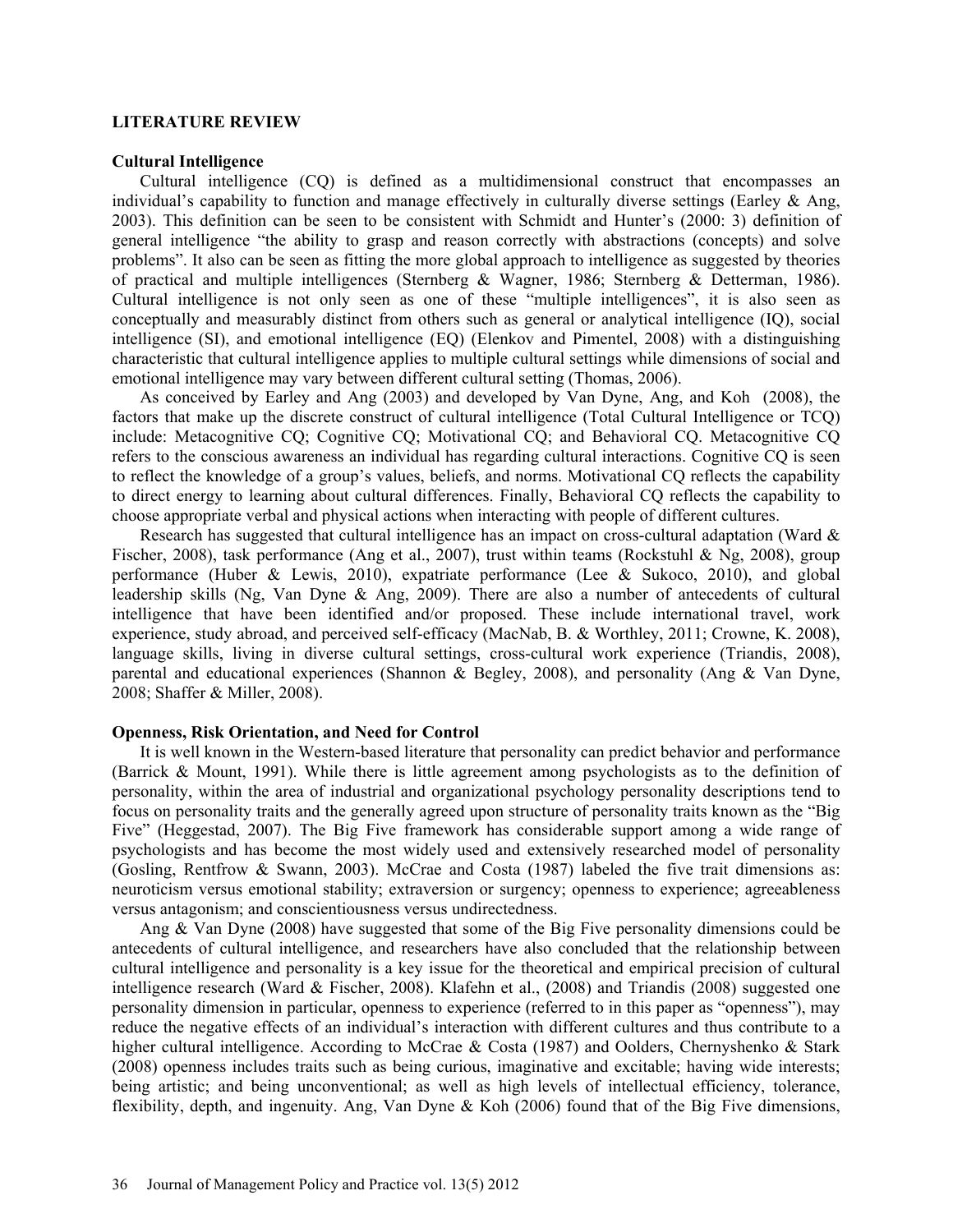openness had the strongest connection by directly impacting all four factors of total cultural intelligence. Thus the first hypothesis of this study is:

# *H1: Openness will have a significant positive influence on the subject's level of cultural intelligence.*

It is believed that risk orientation is an important factor in many aspects of managerial behavior and that risk itself is most commonly conceived as reflecting variation in the distribution of variable outcomes (March & Shapira, 1987). When working with individuals from cultures very different from her or his own, an employee may perceive varying degrees of risk associated with decisions impacting social interaction and communication, with the results of such communication decisions having such variable outcomes. The degree to which individuals accept such risks tends to be a relatively stable feature of the individual's personality and conventional decision theory suggests that a decision such as choosing to interact with a person from a very different culture involves to some degree the individual perception of the trade-off between risk and expected return (March & Shapira, 1987). The greater the perceived benefit from taking a risk, the more likely the individual is to take it (Denrell, 2007). Cultural intelligence is a learned ability (Klafehn, et al., 2008; Tarique & Takeuchi, 2008) and it has been suggested that one's risk orientation plays an important role in learning and cognitive development (Lundeberg & Moch, 1995). This seems to suggest that individuals with higher cultural intelligence would seem to perceive the benefits of taking the risks necessary to learn how to interact with people from different cultures. We are not aware of any other study that has examined risk orientation as a potential antecedent of cultural intelligence. Therefore:

# *H2: Risk orientation will have a significant positive influence on the subject's level of cultural intelligence.*

Need for control has been defined as an individual's desire and intent to exert influence over situations in which a person operates, and can be seen as basic and universal (Tay, Westman  $\&$  Chia, 2008). The need for control may manifest itself as the desire for mastery over one's environment (DeCharmes, 1968). For those people in business setting such a desire may lead them to want the ability to function smoothly and successfully in multicultural settings, and in fact Tay et al. (2008) found the need for control to have a significant positive relationship with cultural intelligence with a sample of short-term business travelers. To date, this is the only study we can find that addresses directly the relationship of need for control and cultural intelligence. Therefore:

*H3: The need for control will have a significant positive influence on the subject's level of cultural intelligence*.

## **METHODOLOGY**

France and the United States were chosen for an initial analysis. According to House, Hanges, Javidan, Dorfman & Gupta (2004), the two countries are in distinctly different regional cultural clusters: the Latin European cluster for France and the Anglo cluster for the United States. They were also chosen due to the ability of the same researcher to gather data, thus helping to assure a common method which was classroom administered and required a non-specific introduction to the subjects suggesting a general cross-country study examining various individual characteristics of university business students. While participation in the survey was voluntary, all subjects present chose to participate. One university in each country was used in this study with the target population being upper level undergraduate as well as first or second year graduate business students in both universities. For each country, only responses from citizens of that country were used. Consequently, seven surveys completed by non-U.S. citizens were dropped from the U.S. data, and 41 surveys completed by non-French citizens were dropped from the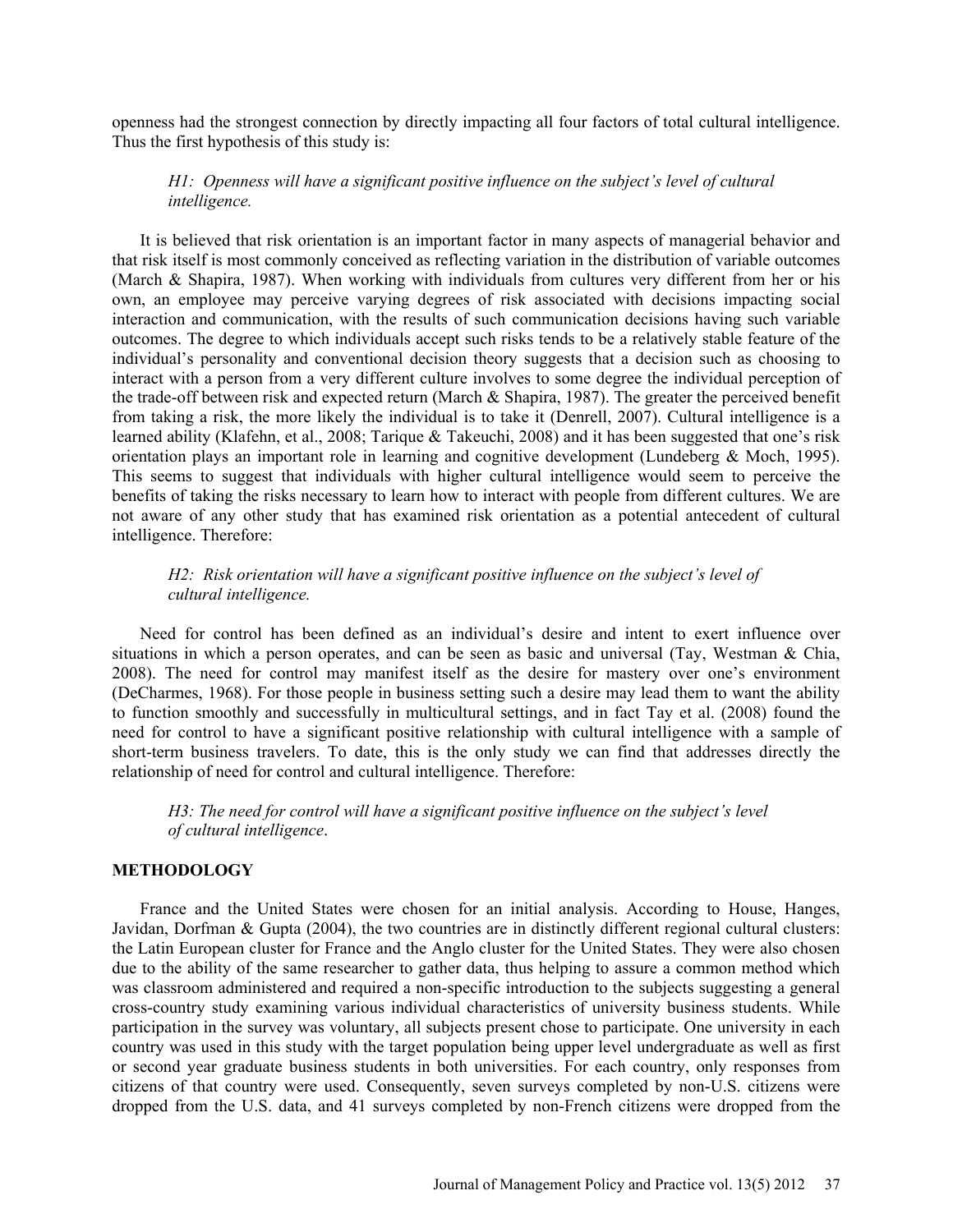French data. When answering the biographical question regarding year in university, the year of university question options in France included the two years of post high school university preparation as taken by the subjects (thus the French student was expected to be a little older than the U.S. student). The result was a sample of 166 subjects from the U.S. and 113 from France (see Table 1, below, for details).

Cultural intelligence was measured using the self-report instrument developed and validated by Van Dyne, Ang & Koh (2008). During their validation process they identified the 20 items with the strongest psychometric properties with a Chi-square of 822.26 (164 *df*), CFI of 0.92 and RMESA of 0.08. Nested model comparisons demonstrated the superiority of the hypothesized four-factor CQ model. The instrument was then tested for generalizability across samples, and analysis using structured equation modeling (SEM) demonstrated good fit also finding acceptable Cronbach's alphas along with Chi-Square of 381.28, CFI of .96, and RMSEA of .05. They also completed an analysis of generalizability across time, generalizability across countries, generalizability across methods (observer report and self-report), as well as discriminant validity, incremental validity, and predictive validity (with cultural decisionmaking, interactional adjustment, and mental well-being as dependent variables). The study concludes that the construct appears to have a clear, robust, and meaningful structure. Shannon & Begley (2008) confirmed the psychometric properties of the Van Dyne, Ang & Koh (2008) model to be stable. Factor analysis (Principal Component & Varimax Rotation with Kaiser Normalization) done on this sample also confirmed satisfactory psychometric properties (see Table 2, below).

Openness was measured using a Big Five personality scale developed by Gosling et al. (2003) who point out that the Big Five structure enjoys considerable support among international psychologists. The research of these international psychologists has resulted in a range of instruments with as many as 240 item scales to as few as 5 item scales that can be used depending on a number of factors including: the purpose or objective of administering the instrument (diagnoses of a suspected psychological illness or general employment selection process); the need for very high levels of psychometric preciseness; and the concern of the researcher over the length of the questionnaire being administered and possible subject concentration and fatigue. Gosling et al. (2003) developed and tested the 10 item measurement used in this current study and found satisfactory convergent validity with the often-used and highly-regarded Big Five Inventory (BFI) of John & Srivastava (1999). They point out the BFI in turn shows high convergent validity with other self-report scales and peer rating scales of the Big Five. They also found the 10-item scale (TIPI) to have test-retest reliability, satisfactory patterns of predicted external correlations, and convergence between self-rated and observer ratings. Factor analysis (Principal Component & Varimax Rotation with Kaiser Normalization) using this sample confirmed satisfactory structural properties (see Table 3, below).

Since pilot tests of the instrument in this current study took subjects between 25 and 30 minutes to complete, we were concerned about subject fatigue. Consequently, we took Gosling et al.'s (2003) recommendation to use this 10-item instrument (TIPI) in such a situation. Thus two items were used to measure openness and were based on the extent to which the **pair** of traits is seen to apply to the subject  $(1 =$  strongly disagree to 7=strongly agree). The two items were: Ouestion 5. Open to new experiences, complex; Question 10. Conventional, uncreative (reverse scored).

The need for control was measured using questions from the Tay et al. (2008) study. Three questions were used in the survey, however factor analysis (Principal Component & Varimax Rotation with Kaiser Normalization) suggested that one of the three questions did not load with the other two and was therefore dropped from this analysis. The remaining two questions (see Table 3, below) were "To what extent are you able to initiate various things in your daily work?", and "To what extent is it important to you to determine the way your work is done?" (1=very little extent; 6= very great extent).

Risk orientation was measured using two questions: "To what extent are you comfortable not knowing what the outcome will be of an action you have taken?" and "To what extent are you willing to take a calculated moderated risk to get ahead?" (Segal, Borgia & Schoenfield, 2005). Factor analysis (Principal Component & Varimax Rotation with Kaiser Normalization) using this sample suggested satisfactory structure (see Table 3, below).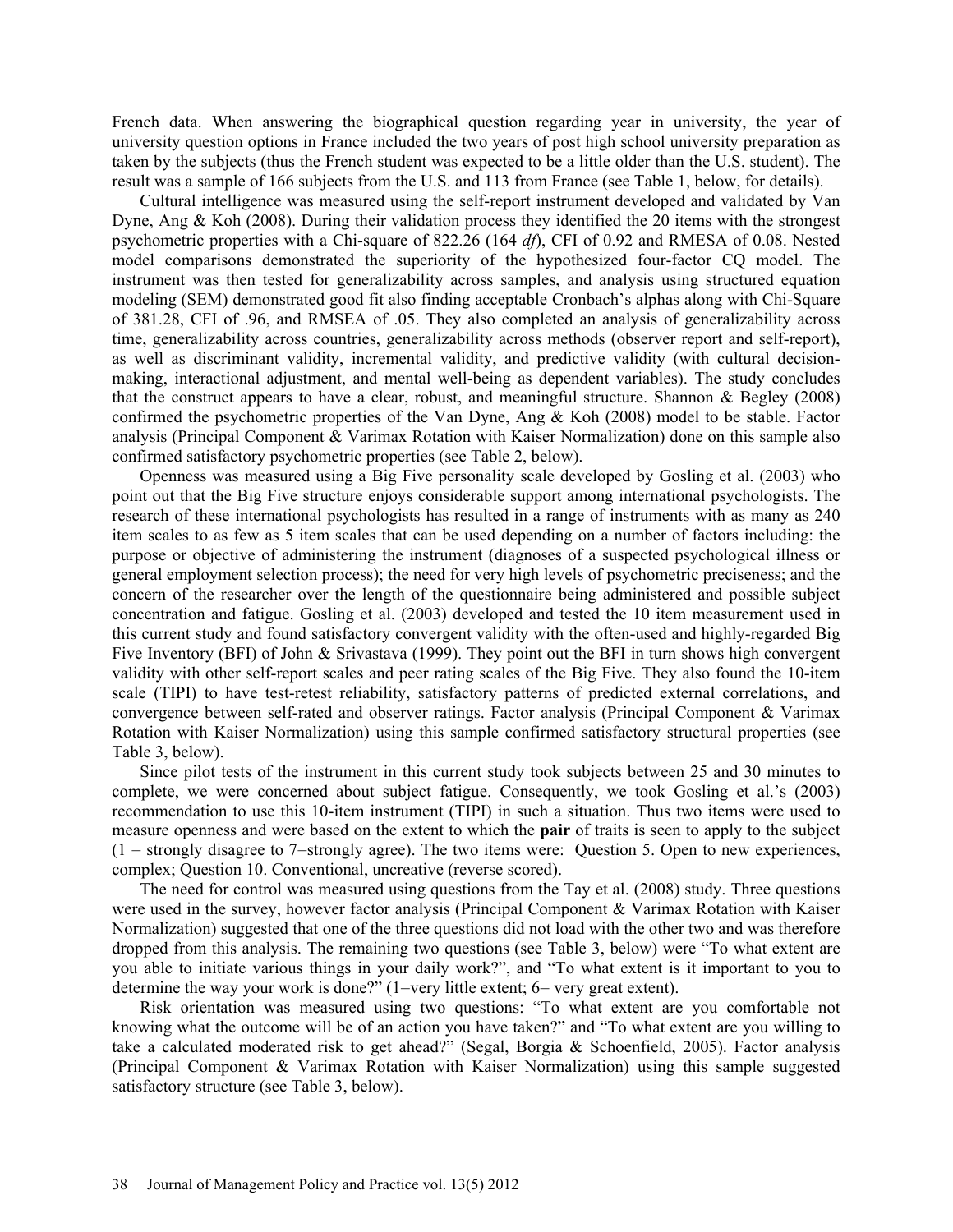Cronbach's alpha was used to examine internal reliability with all variables having satisfactory scores of between 0.69 and 0.76.

Finally, Age, Gender and Country were introduced into the model as control variables. Age was simply the age of the respondent. We suggest that Age might be positively related to cultural intelligence, as a person's age may be a proxy for experiences that could engender greater cultural intelligence. Gender was a dummy variable scored 1 if the respondent was a woman and 0 if the respondent was a man. We do not suggest a statistically significant relationship between a Gender and Total Cultural Intelligence. Country was a dummy variable scored 1 if the respondent was French and 0 if the respondent was from the United States. We suspect that the greater proximity of French students to other countries might lead them to have a higher cultural intelligence, and so we suggest a potential positive relationship between Country and Total Cultural Intelligence.

## **RESULTS**

As can be seen in Table 1, data from a total of 279 subjects were used in this study with 166 subjects from the United States and 113 subjects from France. While the number of women was the same in both countries the number of men in France (42) was considerably smaller than in the U.S. (95). With the average age of 22.8 the country differences reflected the typical trend of French students being slightly older (1.8 years) due to many of the students having attended a two year preparatory program prior to their going to the private university from which the data were collected.

| <b>TABLE 1</b>            |  |  |  |  |  |
|---------------------------|--|--|--|--|--|
| <b>SUBJECT STATISTICS</b> |  |  |  |  |  |

|            | France | <b>USA</b> | Total |
|------------|--------|------------|-------|
| Men        | 42     | 95         | 137   |
| Women      | 71     | 71         | 142   |
| Total      | 113    | 166        | 279   |
| Age        | 23.5   | 21.7       | 22.8  |
| Univ. yrs. | 40     | 3.6        | 3.8   |

Table 2 confirms previous studies indicating the acceptable factor loading for each of the four cultural intelligence dimensions. Table 3, as discussed above, shows acceptable factor loadings to identify and confirm the independent variable items used in this study.

Table 4 indicates the variable correlations suggesting significant correlations between each of the independent variables and Total Cultural Intelligence (TCQ) as well as suggesting significant correlations between the Need for Control (or "Control") and the other two independent variables (Risk Orientation, or "Risk" and Openness to Experience, or "Openness"). The strength of the relationship between the dependent variable (Cultural Intelligence) and each of the independent variables (Openness, Risk, Control) will therefore be attenuated by the correlation among the independent variables, as greater correlation results in higher variance and so a lower t-test statistic result (Kmenta, 1986).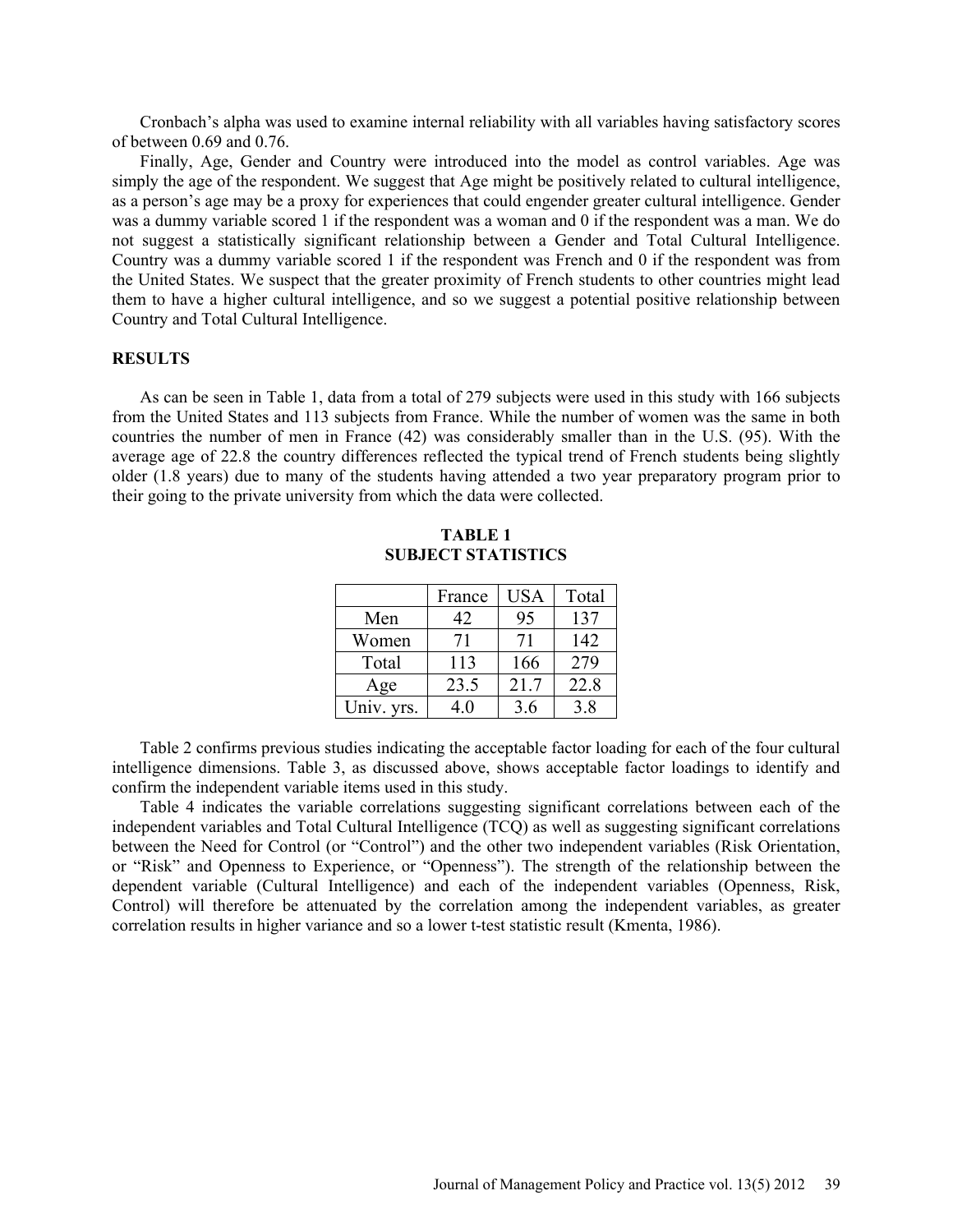|                | MetaCognitive | Cognitive | Motivational | Behavioral |
|----------------|---------------|-----------|--------------|------------|
| Q1             | .818          |           |              |            |
| Q <sub>5</sub> | .391          |           |              |            |
| Q <sub>9</sub> | .611          |           |              |            |
| Q13            | .345          |           |              |            |
| Q2             |               | .578      |              |            |
| Q <sub>6</sub> |               | .350      |              |            |
| Q10            |               | .726      |              |            |
| Q14            |               | .570      |              |            |
| Q17            |               | .724      |              |            |
| Q20            |               | .649      |              |            |
| Q <sub>3</sub> |               |           | .781         |            |
| Q7             |               |           | .509         |            |
| Q11            |               |           | .616         |            |
| Q15            |               |           | .780         |            |
| Q18            |               |           | .440         |            |
| Q4             |               |           |              | .608       |
| Q <sub>8</sub> |               |           |              | .675       |
| Q12            |               |           |              | .660       |
| Q16            |               |           |              | .718       |
| Q19            |               |           |              | .671       |

**TABLE 2 FACTOR ANALYSIS: CQ COMPONENTS (TOTAL SAMPLE\*)** 

\*individual country results did not indicate any significant differences

**TABLE 3 FACTOR ANALYSIS: INDEPENDENT VARIABLES (TOTAL SAMPLE\*)** 

|                 | Risk | Control | Openness |
|-----------------|------|---------|----------|
| Q21             | .560 |         |          |
| Q <sub>31</sub> | .784 |         |          |
| Q25             |      | .575    |          |
| Q28             |      | .500    |          |
| Q42             |      |         | .514     |
|                 |      |         | 752      |

\*individual country results did not indicate any significant differences

# **TABLE 4 DESCRIPTIVE STATISTICS AND CORRELATIONS**

|                 | Mean | SD   | <b>TCQ</b> | <b>Openness</b> | Risk    | Control |
|-----------------|------|------|------------|-----------------|---------|---------|
| <b>TCQ</b>      | 4.50 | 0.75 |            |                 |         |         |
| <b>Openness</b> | 5.46 | 04   | $122*$     |                 |         |         |
| <b>Risk</b>     | 3.49 | 0.76 | $.157**$   | $-.021$         |         |         |
| Control         | 4.57 | 0.69 | $241**$    | $.180**$        | $244**$ |         |
| 4.0744.01       |      |      |            |                 |         |         |

\*p>.05; \*\*p>.01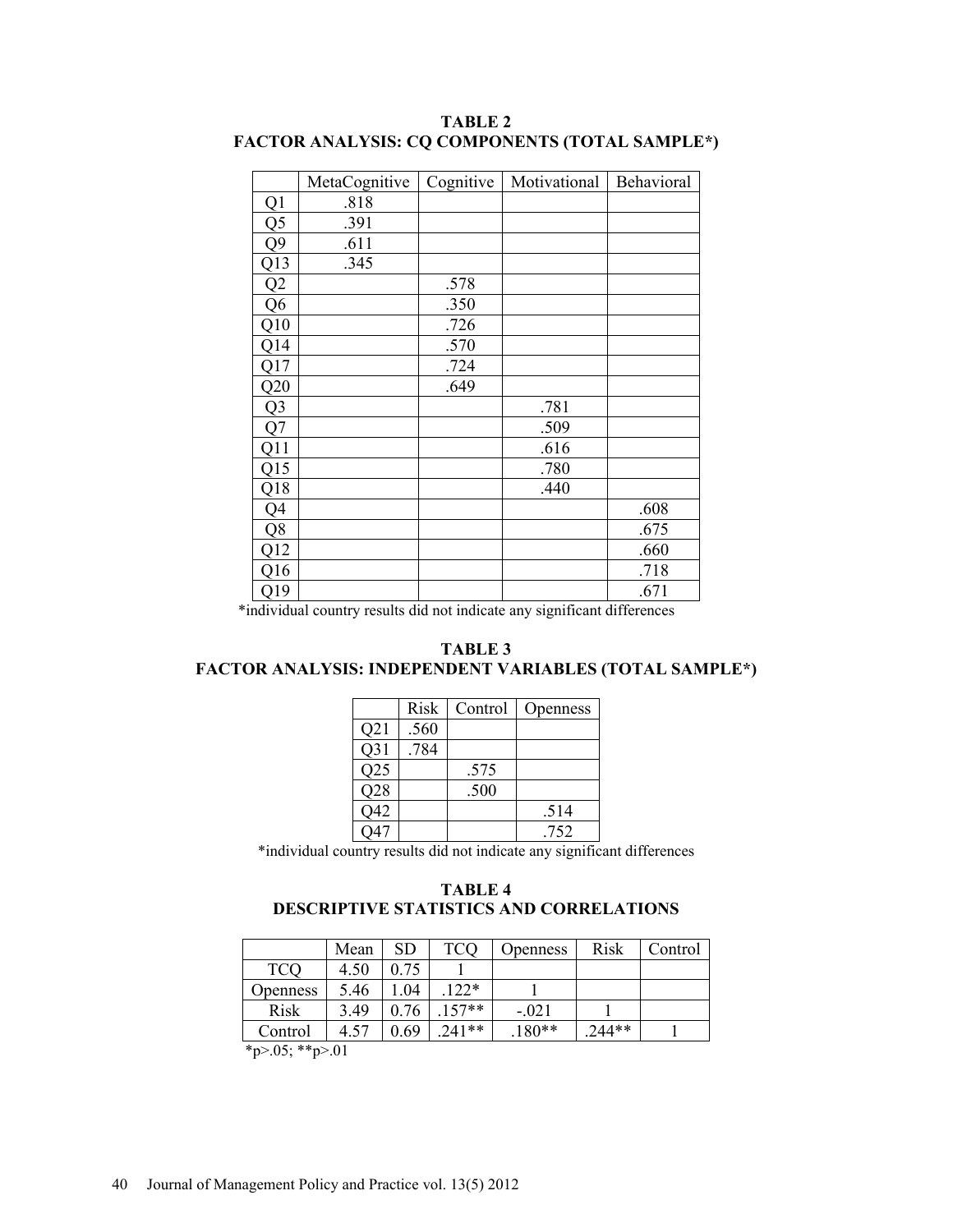Table 5 summarizes the hierarchical ordinary least-squares regression results. Using standardized betas, the table shows that Age and Gender effects were not significant in any of the 5 steps. Age and Gender are both highly correlated (coefficients of 0.214 and 0.200) with Country, and Gender is also correlated with Risk (coefficient of -0.141), which may explain why they are not statistically significant.

|                     | Step 1     | Step 2     | Step 3     | Step 4     | Step 5      |
|---------------------|------------|------------|------------|------------|-------------|
|                     | beta       | beta       | beta       | beta       | <b>Beta</b> |
| Age                 | .019       | .013       | .009       | .010       | .041        |
| Gender              | .000       | $-.041$    | $-.078$    | $-.047$    | $-.025$     |
| Country             |            | $.241**$   | $.174**$   | $.274**$   | $.347***$   |
| Openness            |            |            | $.237***$  | $.160***$  | $.127**$    |
| <b>Risk</b>         |            |            |            | $.010*$    | $.119*$     |
| Control             |            |            |            |            | $.181**$    |
|                     |            |            |            |            |             |
| Dependent Variable  | <b>TCQ</b> | <b>TCQ</b> | <b>TCQ</b> | <b>TCO</b> | <b>TCO</b>  |
| Adj. $R^2$          | .00        | $.024*$    | $.080***$  | $.091***$  | $.109***$   |
| F-score             | 1.60       | 3.28       | 7.00       | 6.20       | 6.42        |
| $\Delta$ Adj. $R^2$ | $\cdot$    | $.024**$   | $.056***$  | $.011*$    | $.018*$     |

**TABLE 5 HIERARCHICAL OLS REGRESSION RESULTS** 

 $*p>0.05$ ;  $*^*p>0.01$ ;  $*^*p>0.01$ 

We investigated the control variables a bit further. For Age, we find a more interesting story than suggested by the reported regression results. Age is correlated with Total Cultural Intelligence (correlation coefficient of 0.108). In addition, when Total Cultural Intelligence was regressed only against Age (to avoid problems of correlations with other independent variables) the results were promising even given the skewed range of ages in this sample (250 of the 279 respondents, or 90%, are aged 18 to 25): the Adjusted  $R^2$  of the model was only 0.01 but the parameter estimate for Age was positive and statistically significant at the 0.036 level (one-sided). Most interesting, though, was a comparison of means of Total Cultural Intelligence for two groups at opposite ends of the age spectrum: (1) students aged 25 to 49 (there were 47 of them) and (2) students aged 18 and 19 (there were 49 of them). The middle group, those aged 20 to 24, constituted the bulk of the respondents. We find that the oldest group had an average Total Cultural Intelligence score of 4.709 while the youngest group had an average score of 4.162. A t-test comparison of means shows that these are statistically different at the 0.001 two-sided level, and so the oldest group has a higher cultural intelligence than the youngest group and age is positively related to cultural intelligence.

Gender has almost a 0 correlation with Cultural Intelligence: a correlation coefficient of 0.005; and when Cultural Intelligence was regressed only against Gender (again, to avoid problems of correlations with other independent variables) the Adjusted  $R^2$  was -0.004.

The Country control variable was found to be significant when included with the other two control variables and also in each step where each of the independent variables was added, even given its correlation with Control (coefficient of -0.217). This is particularly impressive given its inter-correlations, which generally reduce statistical significance by increasing the variance of the estimate. Thus Country alone explained a small but significant  $(p<01)$  2.4% of the variance of Total Cultural Intelligence. As we conjectured, the French students had a higher cultural intelligence than students from the United States.

The order in which the independent study variables were introduced into the model was identified using stepwise regression. The personality variable of Openness to Experiences increased the variance explained by the model from 0.024 with just the three control variables, to 8% with the resultant change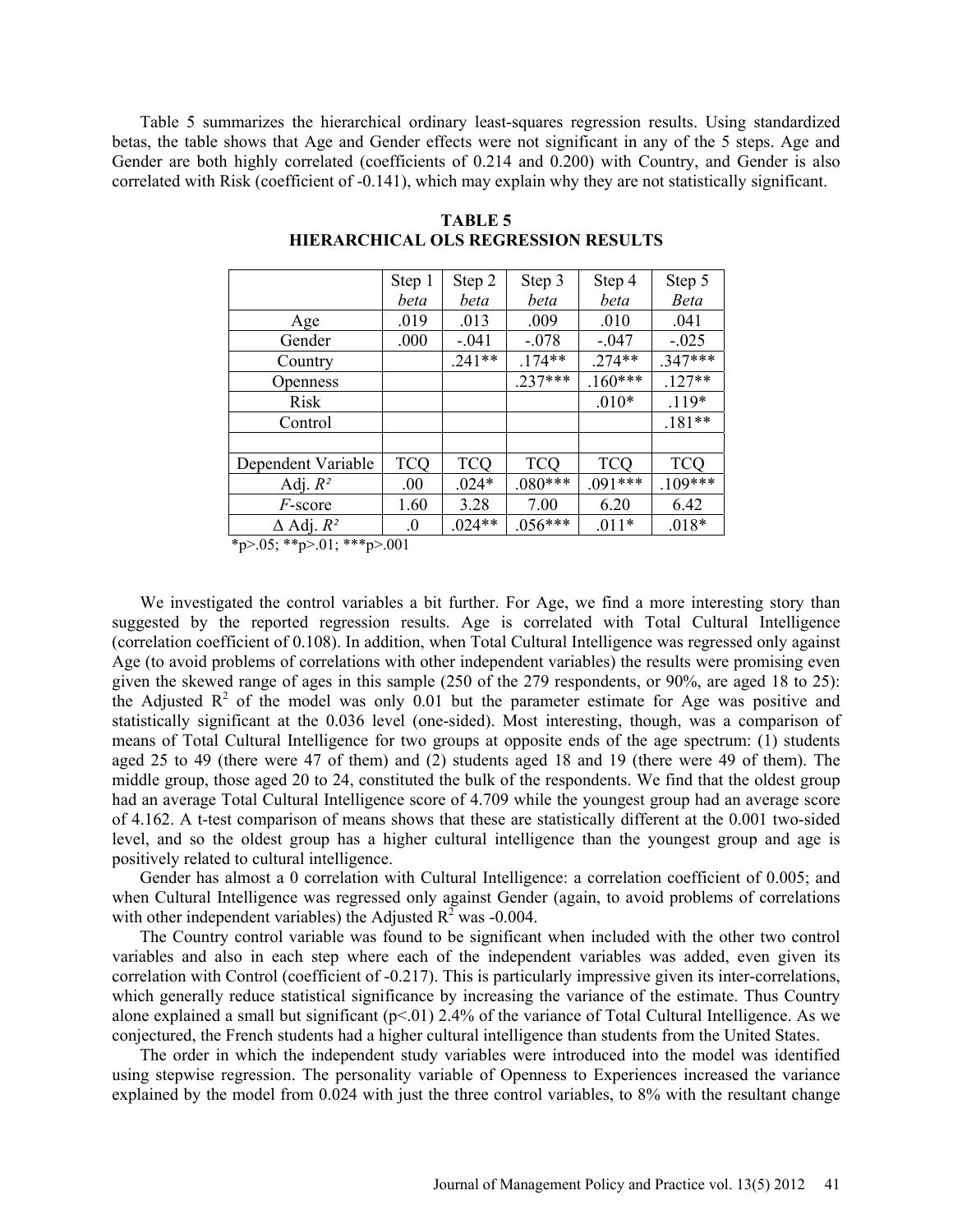in Adjusted  $\mathbb{R}^2$  being significant (p<0.001). The final two independent variables of Risk Orientation and Need for Control increased the percentage on variance explained to 9.1% ( $p<0.05$ ) and 10.9% ( $p<0.05$ ) respectively. Collinearity between model elements was examined using variance inflationary factor analysis and results found no evidence of significant collinearity with VIF scores of between 1.0 and 1.6. Scores of less than 5 are generally considered to reflect no significant collinearity (Levine et al., 2005).

Finally, a comparison of means between countries was completed (see Table 6) indicating – as suggested by the regression analysis – a significant difference  $(p=0.002)$  between Total Cultural Intelligence means with France at 4.65 and the U.S. at 4.39. Also, we find that the Need for Control was significantly higher ( $p=000$ ) in the U.S. (4.75) than in France (4.40), while the analysis suggests no significant difference between the countries in the means of Openness to Experience and Risk Orientation.

# **TABLE 6 COMPARISON OF MEANS**

|                           | <b>TCQ</b> | <b>Openness</b> | Risk      | Control    |
|---------------------------|------------|-----------------|-----------|------------|
|                           | US(FR)     | US(FR)          | $US$ (FR) | US(FR)     |
| Means                     | 4.39(4.65) | 5.47(5.44)      | 3.0(2.89) | 4.75(4.40) |
| <b>Standard Deviation</b> | .72(.70)   |                 | .02(.94)  | .70(8.1)   |
| $t$ -stat (one-way)       | $-2.89$    | 0.234           | 0.894     | 3.60       |
| Significance              | 002        | .408            | .186      | .000       |

(*t*-tests assuming unequal variances)

## **DISCUSSION**

## **Implications for Management**

*Control Variables*

Starting with our control variables, Age offers some interesting results – as noted above – that warrant further research. We argued above that with age comes greater experience and so perhaps greater exposure to cultural issues and differences. But, that is an empirical question. While we found the oldest group had higher Total Cultural Intelligence on average than did the youngest group, we also found some counter-intuitive results: (1) some of the lowest TCQ scores of all were found in the oldest group; (2) amongst the youngest group, seven of them scored above 5.000 and the top 23 averaged the same score as the entire oldest group. So, this would appear to be an argument for management to hire older workers, or to search among younger potential hires for those who have had the experiences to increase their cultural intelligence.

For the second control variable, apparently an individual's cultural intelligence does not vary with Gender. At least among these groups of respondents, the cultural intelligence of men and women was the same.

For the last control variable, Country of origin, we found that the French respondents had higher cultural intelligence. Two reasonable explanations are (1) France's proximity to other countries and so the likelihood that the French respondents have traveled more and gained greater cultural intelligence as a result; and (2) the likelihood that there are more international students in the French classroom and so – even though the respondents were limited to French citizens – the French students had a greater opportunity to gain cultural intelligence through interaction with those peers; or perhaps the formal education process at the two universities which address the elements of cultural intelligence differed. From a hiring standpoint, potential employees who have traveled more and interacted more with those from other cultures will more likely have greater cultural intelligence. From a development standpoint, careful integration of employees into cross-cultural teams, and proper management of those teams, could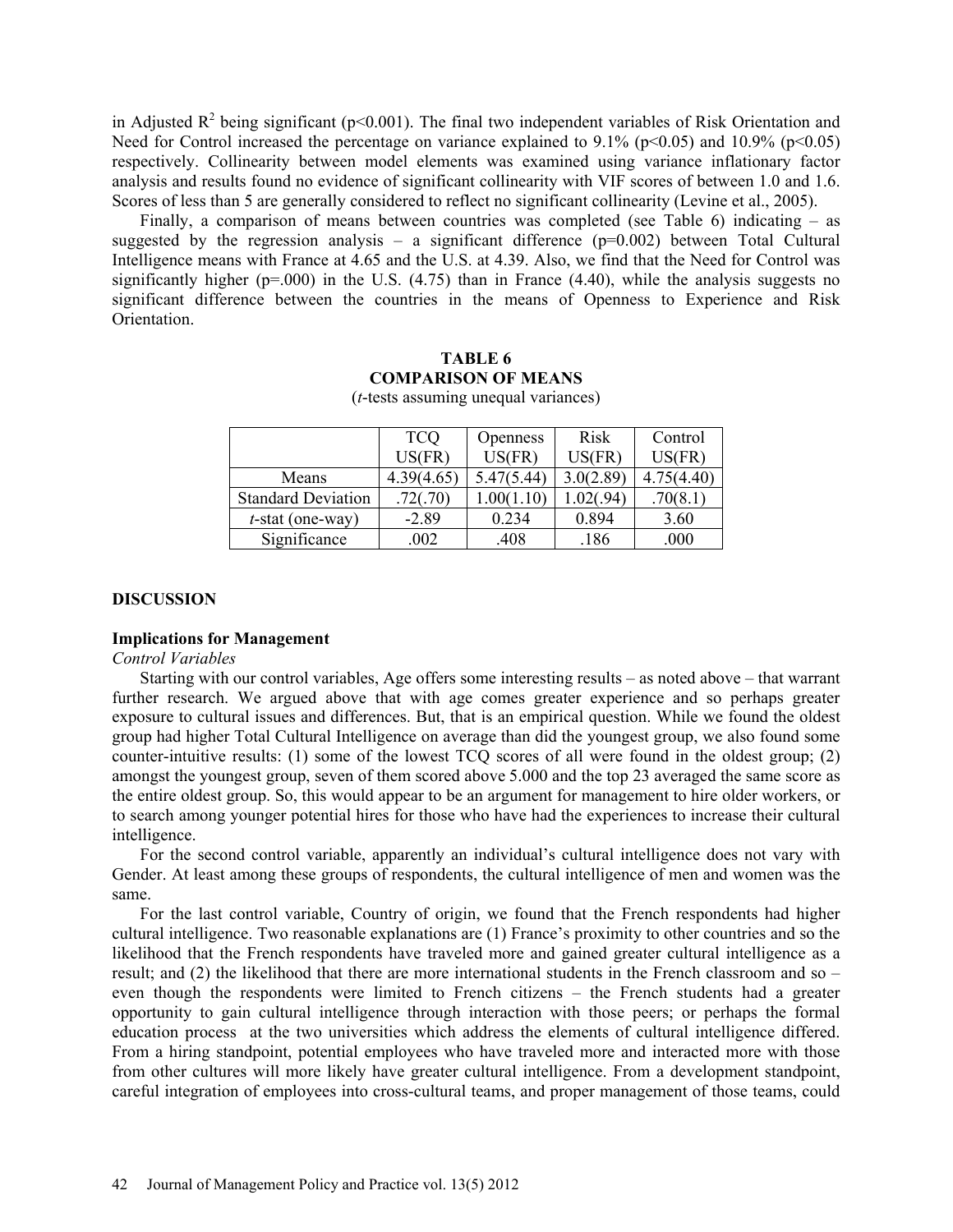help employees to improve their cultural intelligence and so do a better job with other employees, customers, stakeholders, *et cetera*.

#### *Openness to Experience*

The first of our independent variables of interest is Openness to Experience, and we found the hypothesized positive relationship with cultural intelligence. In seeking to hire and develop employees with greater cultural intelligence, companies should examine – via formal testing (Big Five personality test) or specific related interview questions – the degree to which this personality characteristic might exist. It might also be of interest to examine the degree of international experience such as whether or not the recent university graduate studied abroad, was it in England or Australia, or was it in Senegal or Thailand? For American or even French job applicants, the latter set of countries may suggest a greater openness to experience and so probably a greater cultural intelligence.

#### *Risk Orientation*

We found a moderate Risk Orientation to be positively related to Total Cultural Intelligence, as hypothesized. Higher cultural intelligence is a desirable trait even for domestically-oriented firms given the growing multi-cultural nature of the U.S. customer base. It appears, therefore, that companies should hire applicants with a greater moderate risk orientation – those who ran lemonade stands when they were kids or who majored in entrepreneurship – and should institute training programs within their companies to develop a greater risk orientation among their existing staff (what used to be called intrapreneurship (Pinchot, 1985)).

#### *Need for Control*

We found a positive relationship between Need for Control and Total Cultural Intelligence, as hypothesized. People who have a need to be in control of a situation are more apt to have a higher cultural intelligence, as knowing more about the situation leaves them feeling more in control of it. Companies may seek to hire or develop employees who have experience in leadership roles.

## **Implications for Researchers**

#### *Control Variables*

As we noted above, Age offers some interesting results that warrant further research. We found the oldest group of respondents had higher Total Cultural Intelligence on average than did the youngest group, but also that some of the lowest scores of all respondents occurred in the oldest group and that some of the respondents in the youngest group had very high scores. While the numbers in these groups are small, they do suggest that education or other experiences that come with age may make a difference and future research should attempt to identify these moderating or mediating experiences. This seems a promising line of research for the future.

For the second control variable, apparently an individual's cultural intelligence does not vary with gender. At least among these groups of respondents, the cultural intelligence of men and women was the same. Future research could further test this hypothesis across different respondent traits such as age, and also across different countries.

For the last control variable, Country of Origin, we found that the French respondents had higher cultural intelligence. Again, researchers could investigate this relationship using the U.S. and France but along different respondent dimensions such as age – at what age do the French develop a greater cultural intelligence than Americans; what is it in their experiences that lead to the development of greater cultural intelligence? Are there informal or even formal institutional factors that contribute to this difference?

#### *Openness to Experience*

In support of Ang et al. (2006) who tested Singaporean university students, we also found a positive relationship between openness and cultural intelligence in the U.S. and France. Further research could test this relationship in other countries or along other respondent traits. Another line for future research could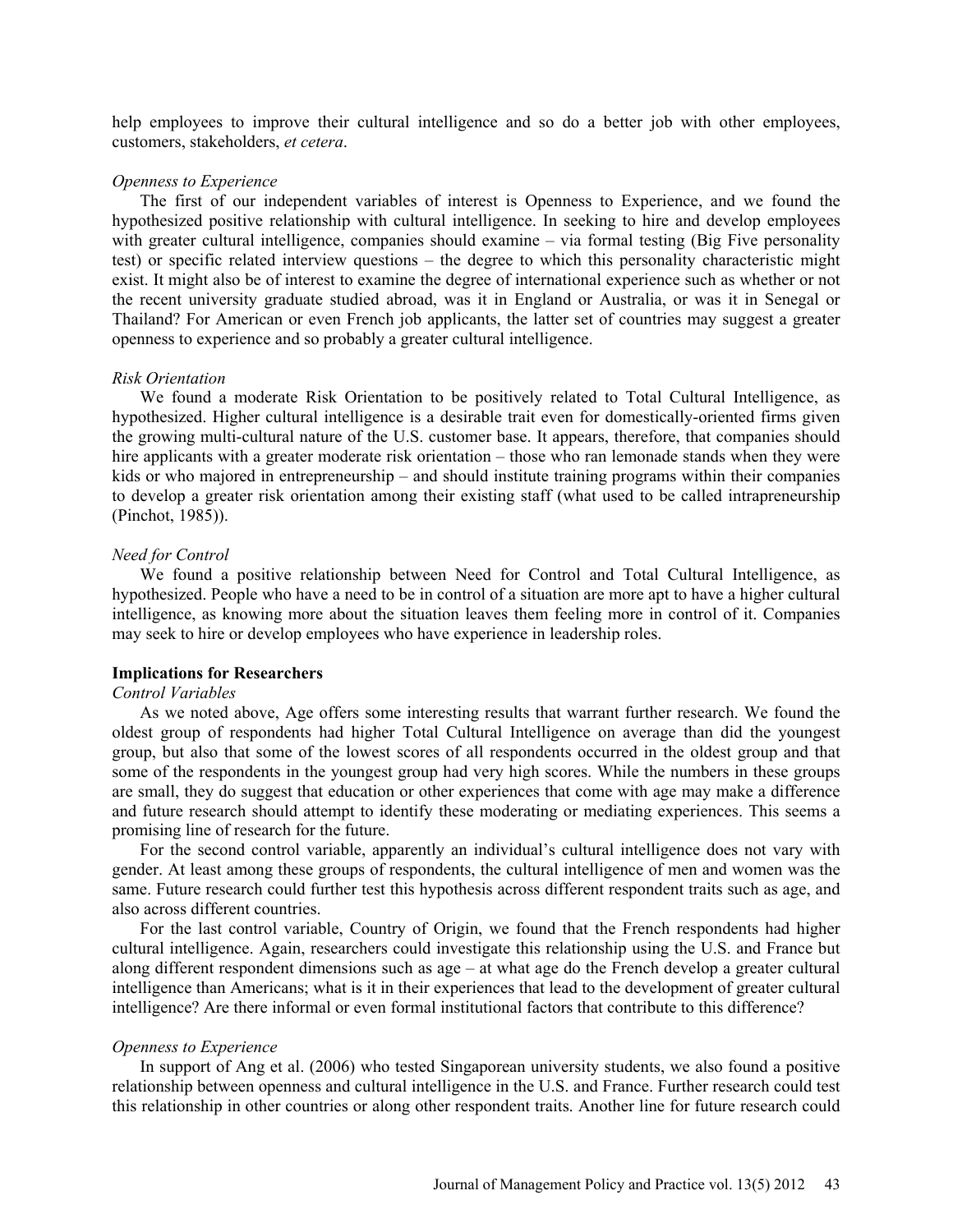be to investigate the relationship directly between various antecedents of openness (e.g., as suggested by McCrae & Costa (1987) and Oolders et al. (2008), curiosity, imagination, artistic ability, breadth of interests, originality) and cultural intelligence.

## *Risk Orientation*

Previous research has not directly tested the relationship between risk orientation and cultural intelligence, so this is a key contribution of this research study. As hypothesized, we found a positive relationship – greater risk orientation is associated with greater cultural intelligence. But, our findings raise an interesting question: France and the U.S. are fairly risk-loving relative to countries such as Russia or Hungary or Guatemala (as found by the GLOBE study of House et al., 2004). Do our findings mean that, on average, Russians and Hungarians have lower cultural intelligence than Americans and the French? This could be a fruitful line of inquiry.

# *Need for Control*

We find a positive relationship between need for control and cultural intelligence. This supports Tay et al.'s (2008) study which used short-term business travelers from Singapore, Brazil, and Israel. To these groups it appears we may now add university business students from the United States and France. To the best of our knowledge these are the only two studies to examine this relationship. Potential future research could focus on respondents who are not in business – the proverbial man/woman on the street, non-business students, working adults in non-business fields, etc.

# **Caveats**

Our study comes with at least four caveats. The first two, the limitation of these two countries and the limitation of these respondent samples, were dealt with earlier in the discussion. Third, is the fact that the  $R<sup>2</sup>$  values of our model results are small (but significant). Given the reasonably strong statistical significance of four of the six parameter estimates, this suggests the need to consider whether the model might be under-specified and, if so, what variables might be missing from it. And fourth, is the question of robustness of the findings to different variable operationalizations. The instruments we used to operationalize our independent variables have a limited number of items as we tried to be respectful of the time commitment necessary to complete the surveys given the circumstances in which they were given. Future research using longer survey instruments would test the robustness of the relationships.

# **REFERENCES**

Ang S. & Van Dyne, L. (2008). Conceptualization of cultural intelligence, in Ang and Van Dyne (Eds.), *Handbook of Cultural Intelligence: Theory, Measurement, and Applications*, London: M.E. Sharpe, 3-15.

Ang, S., Van Dyne, L. & Koh, C. (2006). Personality correlates of the four-factor model of cultural intelligence, *Group and Organization Management*, 31, 100-123.

Barrick, M. & Mount, M. (1991). The Big Five personality dimensions and job performance: A metaanalysis. *Personnel Psychology*, 44, 1-26.

Crowne, K. (2008). What leads to cultural intelligence? *Business Horizons*, 51, 391-399.

DeCharmes, R. (1968). *Personal causation: The internal affective determinants of behavior*, New York: Academic Press.

Denrell, J. (2007). Adaptive learning and risk taking, *Psychological Review*, 1141, 177-187.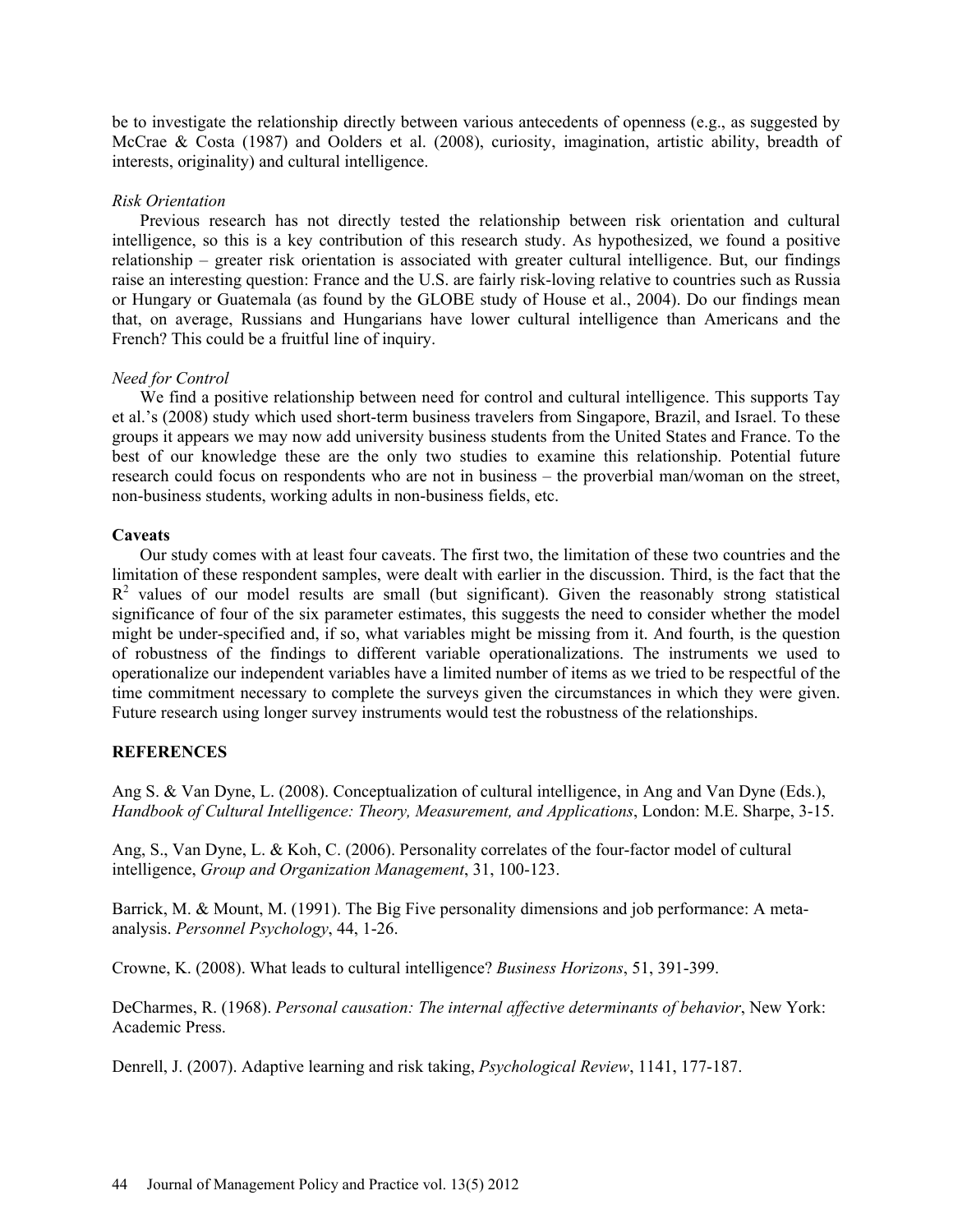Earley, P. & Ang, S. (2003). *Cultural Intelligence: Individual Interactions across Cultures*, Palo Alto: Stamford University Press.

Gosling, S., Rentfrow, P. & Swann, W. (2003). A very brief measure of the Big Five personality domains. *Journal of Research in Personality*, 37, 504-528.

Heggestad, E. (2007). Personality, in S. Rogelberg (Ed.), *Encyclopedia of Industrial and Organizational Psychology*, Thousand Oaks: Sage, 607-611.

House, R., Hanges, P., Javidan, M., Dorfman, P. & Gupta, V. (2004). *Culture, Leadership, and Organizations: The GLOBE study of 62 societies*, Thousand Oaks: Sage.

Huber, G. & Lewis, K. (2010). Cross understanding: Implications for group cognition and performance. *Academy of Management Review*, 35(1), 6-26.

Jassawalla, A., Truglis, C. & Garvey, J. (2004). Cross-cultural conflict and expatriate manager adjustment, *Management Decision*, 427, 837-849.

John, O., & Srivastava, S. (1999). The Big Five Trait taxonomy: History, measurement, and theoretical perspectives, in L. Pervin & O. John (Eds.), *Handbook of Personality: Theory and Research*, New York: Guilford Press, 139-153.

Klafehn, J., Banerjee, P. & Chiu, C. (2008). Navigating cultures, in Ang and Van Dyne (Eds.), *Handbook of Cultural Intelligence: Theory, Measurement, and Applications*, London: M.E. Sharpe, 318-331.

Kmenta, J. (1986). *Elements of Econometrics* (2nd Ed), New York: Macmillan Publishing Company.

Lee, L.-Y. & Sukoco, B. M. (2010). The effects of Cultural Intelligence on Expatriate Performance: The moderating effects of international experience. *The International Journal of Human Resource Management*, 21(7), 963-981.

Levine, D., Stephan, D., Krehbel, T. & Bereson, M. (2005). *Statistics for Managers* (4<sup>th</sup> Ed.). Upper Saddle River, NJ: Pearson Prentice Hall.

Lundeberg, M. & Moch, S. (1995). Influence of social interaction on cognition: Connected learning in science. *Journal of Higher Education*. 663, 312-335.

March, J. & Shapira, Z. (1987). Managerial perspectives on risk and risk taking, *Management Science*, 3311, 1404-1418.

McCrae, R. & Costa, P. (1987). Validation of the five-factor model of personality across instruments and observers. *Journal of Personality and Social Psychology*, 521, 81-90.

MacNab, B., & Worthley, R. (2012). Individual characteristics as predictors of cultural intelligence development: The relevance of self-efficacy. *International Journal of Intercultural Relations*, 36(1), 62- 71.

Ng, K.Y., Van Dyne, L., & Ang, S. (2009). Developing global leaders: The role of international experience and cultural intelligence, in W.H. Mobley, Y. Wang, & M. Li (Eds.), *Advances in global leadership,* Bingley, UK: Emerald Group Publishing, 5: 225-250.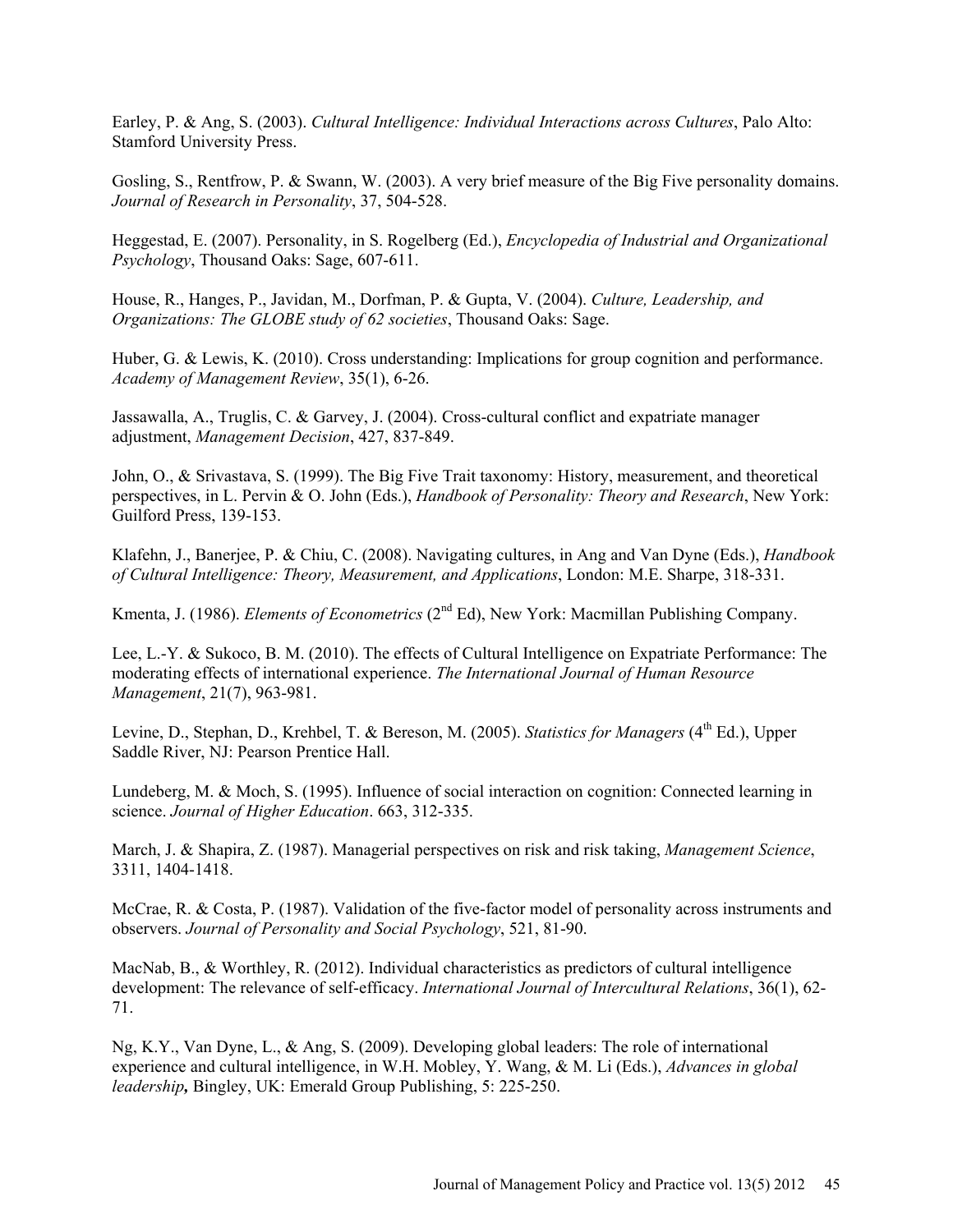Oolders, T., Chernyshenko, O. & Stark, S. (2008). Cultural intelligence as a mediator of relationships between openness to experience and adaptive performance, in Ang and Van Dyne (Eds.), *Handbook of Cultural Intelligence: Theory, Measurement, and Applications*, London: M.E. Sharpe, 145-158.

Pinchot, G. (1985). *Intrapreneuring*, New York: Harper & Row.

Reus, T. & Lamount, B. (2009). The double-edged sword of cultural distance in international acquisitions. *Journal of International Business Studies*, 40, 1298-1316.

Rockstuhl, T. & Ng, K. (2008). The effects of cultural intelligence on interpersonal trust in multicultural teams, in Ang & Van Dyne (Eds.), *Handbook of Cultural Intelligence: Theory, Measurements, and Applications*, London: M.E. Sharpe, 206-220.

Segal, G., Borgia, D. & Schoenfield, J. (2005). The motivation to become an entrepreneur. *International Journal of Entrepreneurial Behaviour and Research*, 111, 42-57.

Shaffer, M., and Miller, G. (2008). Cultural intelligence: A key success factor for expatriates, in Ang and Van Dyne (Eds.), *Handbook of Cultural Intelligence: Theory, Measurements, and Applications*, London: M.E. Sharpe, 107- 125.

Shannon, L. and Begley, T. (2008). Antecedents of the four-factor model of cultural intelligence, in Ang & Van Dynes (Eds.), *Handbook of Cultural Intelligence: Theory, Measurements, and Applications*, London: M.E .Sharpe, 41-55.

Tay, C., Westman, M. & Chia, A. (2008). Antecedents and consequences of cultural intelligence among short-term business travelers, in Ang and Van Dyne (Eds.), *Handbook of Cultural Intelligence: Theory, Measurement, and Applications*, London: M.E. Sharpe, 126-144.

Tarique, I. & Takeuchi, R. (2008). Developing cultural intelligence, in Ang and Van Dyne (Eds.), *Handbook of Cultural Intelligence: Theory, Measurement, and Applications*, London: M.E. Sharpe, 56-70.

Triandis, H. (2008). Cultural Intelligence, in Ang & Van Dyne (Eds.), *Handbook of Cultural Intelligence: Theory, Measurements, and Applications*, London: M.E. Sharpe, xi-xiii.

Van Dyne, L., Ang, S. & Koh, C. (2008). Development and validation of the CQS: The cultural intelligence scale, in Ang *&* Van Dyne (Eds.), *Handbook of Cultural Intelligence: Theory, Measurement, and Applications*, London: M.E. Sharpe, 16-38.

Ward, C. & Fischer, R. (2008). Personality, cultural intelligence and cross-cultural adaption, in Ang and Van Dyne (Eds.), *Handbook of Cultural Intelligence: Theory, Measurement, and Applications*, London: M.E. Sharpe, 159-173.